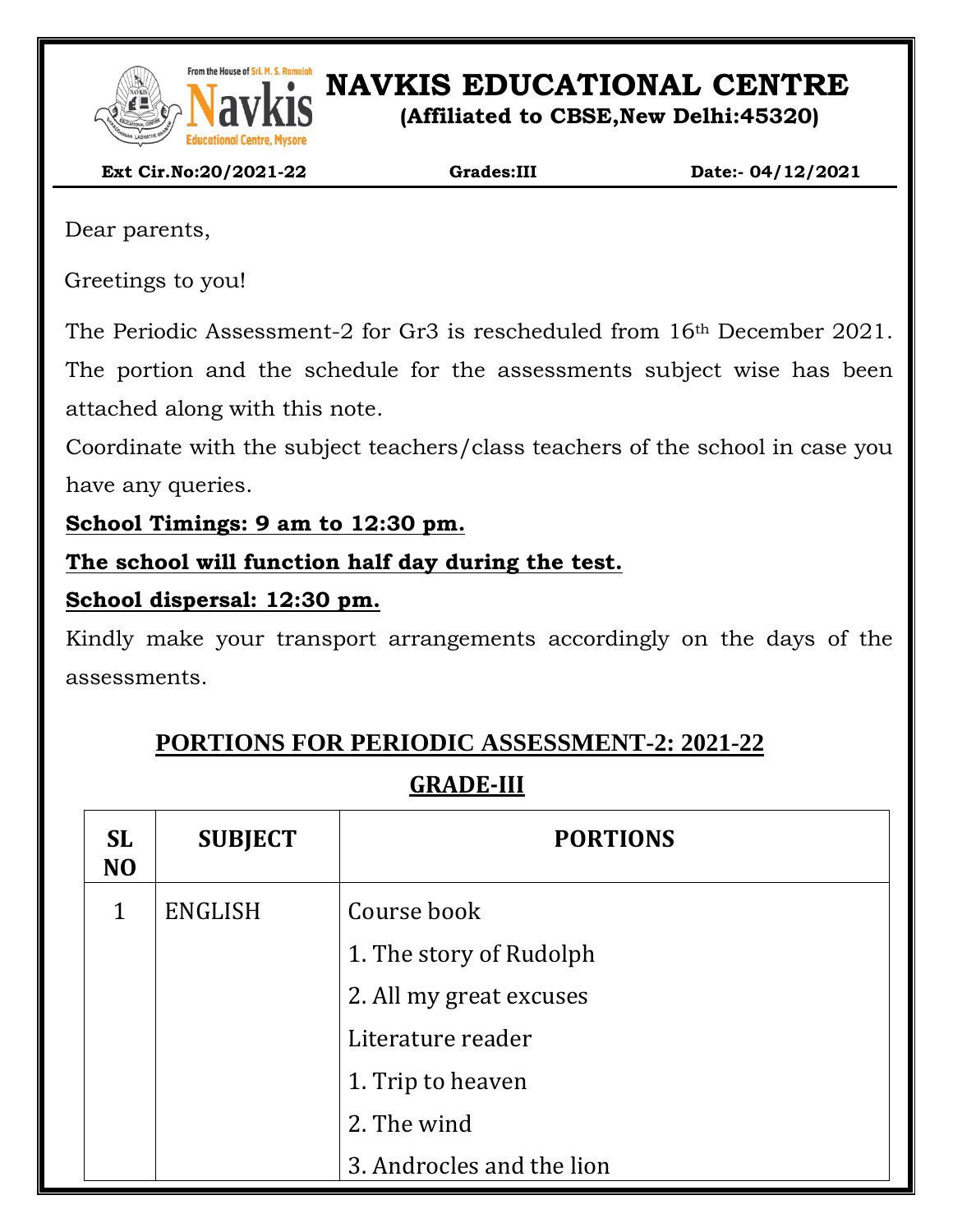|                |                                      | 4. The blue whale                           |
|----------------|--------------------------------------|---------------------------------------------|
|                |                                      | Work book                                   |
|                |                                      | Work sheet 4                                |
| $\overline{2}$ | <b>II LANGUAGE</b><br><b>KANNADA</b> | *ಕಾಗುಣಿತ                                    |
|                |                                      | *ಒತಕ್ಷರ                                     |
|                |                                      | *ಭಗೀರಥ                                      |
|                |                                      | *ಮೃಗಾಲಯದಲ್ಲಿ ಒಂದು ದಿನ                       |
|                |                                      | *ಜಾತ್ರ                                      |
|                |                                      | *ಅನಾರೋಗ್ಯದ ಸಿಂಹ                             |
| 3              | <b>III LANGUAGE</b>                  | $1.$ ಕಲಿತ ಪಾಠ                               |
|                | <b>KANNADA</b>                       | 2. ಬಾಲಕಿಯ ಸಾಹಸ                              |
|                |                                      | 3. ಕೊಕ್ಕರೆಯ ಪ್ರಾರ್ಥನೆ                       |
| 4              | <b>II LANGUAGE</b>                   | 1. देखकर। चलो भाई                           |
|                | <b>HINDI</b>                         | 2. मैं हूं रबड़                             |
|                |                                      | 3. प्यार भरा एक खत                          |
| 5 <sup>1</sup> | <b>III LANGUAGE</b>                  | 1. मुन्नी कहती है                           |
|                | <b>HINDI</b>                         | 2. आनंद की वर्षगांठ                         |
|                |                                      | <u>3. समझ</u> दार कौआ                       |
| 6              | <b>MATHEMATICS</b>                   | 1. Fractions                                |
|                |                                      | 2. Time                                     |
|                |                                      | 3. Geometry and pattern (from exercise 7.5) |
| 7              | <b>SCIENCE</b>                       | 1. Air and water                            |
|                |                                      | 2. Weather                                  |
| 8              | SOCIAL                               | 1.0ur Neighborhood                          |
|                | <b>SCIENCE</b>                       | 2. Being Good and Being Safe                |